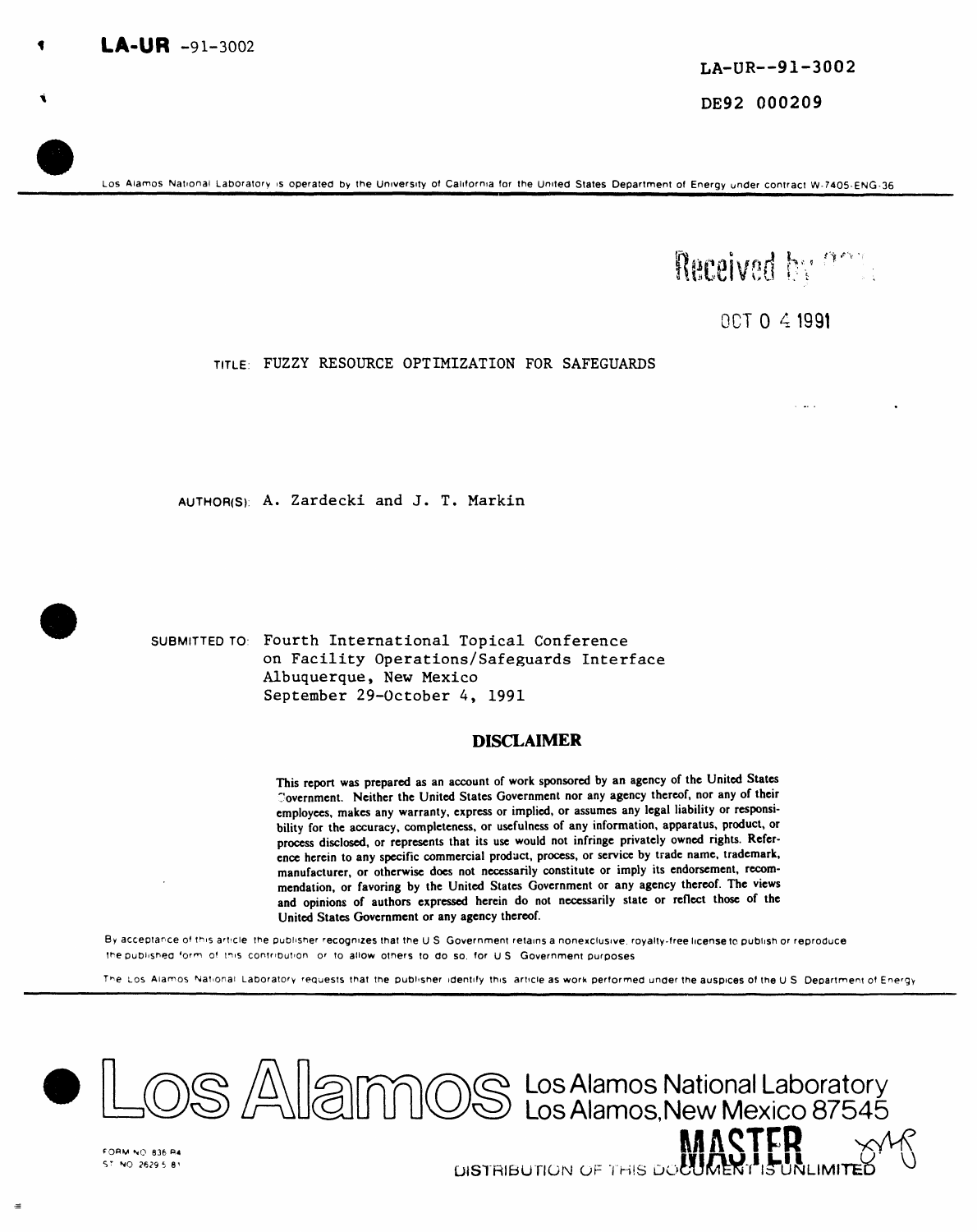# **FUZZY RESOUR**C**E OPTIMIZATION FOR SAFEGUARDS**

Andrew Zardecki and Jack T. Markin Safeguards Systems Group **Lo**s Alam**o**s Natio**n**a**l** L**a**b**or**ato**r**y **Lo**s Ala**mo**s**,** NM 87545 (505) 66**5**-2812

# **ABSTRA**C**T**

1

Authorization, enforcement, and verification—three key functions of safeguards systems form the basis of a hierarchical description of the system risk. When formulated in terms of linguistic rather than numeric attributes, the risk can be computed through an algorithm based on the notion of fuzzy sets. Similarly, this formulation allows one to analyze the optimal resource allocation by maximizing the **o**verall detection probability, regarded as a linguistic variabl**e**. **A**fter summarizing the nec**e**ssary elements of the fuzzy" sets theory, we outline the bas**ic** alg**ori**thm**.** This is f**o**ll**o**wed **by a** sampl**e com**putati**o**n **of** th**e f**uzzy **o**ptimizati**o**n.

#### I. **INTRODUCTION** O **I. INTRODUCTION**

**Providing ad**e**quate prot**ecti**on for nucle**ar m**at**eri**als is a compl**e**x und**e**rtaking that draws on** e**xp**e**rtis**e **fro**m **many technic**al di**sciplin**e**s. Saf**egu**ards systems hav**e **steadily improved along with** the **public's desir**e **to reduc**e **th**e **risk it p**e**rc**e**iv**e**s from saf**e**guards op**e**rations. Modern systems studi**e**s attempt to d**e**sc**ri**b**e **safeguards in t**e**rms of** t**hr**e**e functions**: authorization, enforcement, and verification.<sup>1</sup> The risk analysis of a complex system is an essential element of the integrated system design. A related problem is to assign limited resources to safeguards elements by minimizing the overall risk. Customarily, this has been achieved by maximizing the probability of detection against a range of scenarios—the object of the **op**ti**mum** reso**u**rce allocation.

A**s** stat**e**d by **L**. A. Zad**e**h, **2** th**e** pi**o**neer of th**e f**uz**zy** s**e**ts theory, th**e** tradi**tion**al **a**pproache**s** to risk analysis are based on the premise that prob**a**bility theory provides the necessary and sufficient tools for dealing with uncertainty and imprecision. The the**o**ry of fuzzy sets calls into ques**ti**on the validity of this premise. More specifically, it provides a framework for dealing with linguistic variables, that is, variables whose values are words or sentences in a natural language. Viewed in this perspective, the fuzzy **ri**sk analysis allows one to analyze the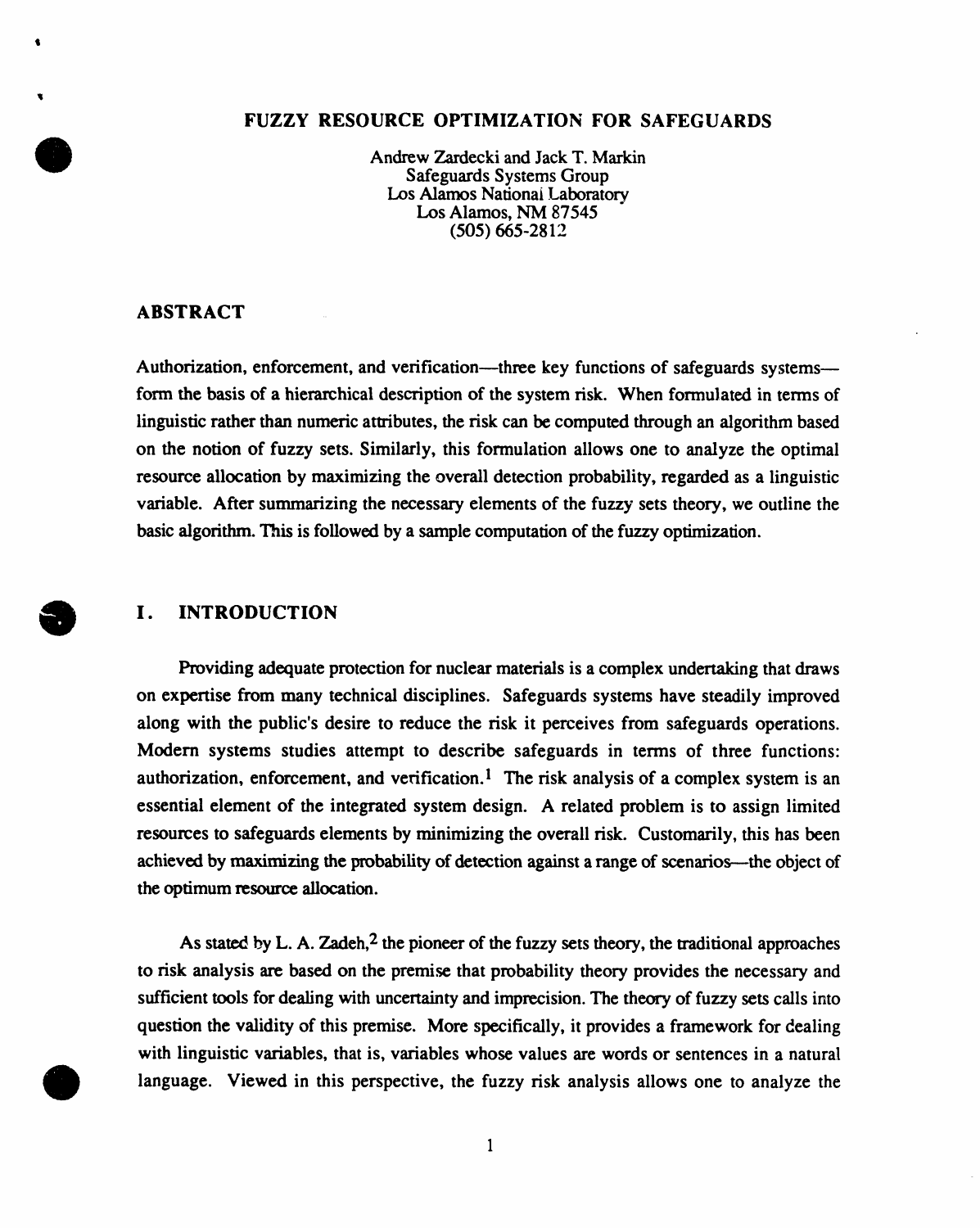informati**o**n in which the principal s**o**urces of uncertainty, are nonstatistical in nature. Likewise, the resource allocation and optimization, formulated in terms of the fuzzy sets, becomes the fuzzy optimization problem.

The objectives of this paper are twofold. First, we outline a preliminary version of the computer code that performs the fuzzy risk assessment of a hierarchical system. The code consists of two separate modules: the parser module translates the natural language phrases into fuzzy sets, and the fuzzy set module performs the fuzzy arithmeti*c*s. Second, we discuss **t**h**e** fuzzy res**o**ur*c*e **o**ptimizati**o**n alg**o**rith**m** c**o**nc**e**ived as an ex**te**nsi**o**n **o**f **t**h**e** RAOPS **m**odel **3 t**o the situations in which the detection probabilities are replaced by quantitative measures described in terms of fuzzy sets. Initially, we consider a se**ri**al con**fi**guration of safeguards activities in which an adversary encounters the safeguards elements sequentially in reaching a single target. This will later be generalized to a divergent configuration in which the adversary can follow any one of several paths to multiple targets; the flow of resources branches, then, at speci**fi**c nodes, as is the case f**o**r **a** hierarchical structure.

# **II. RESOURCE ALLOCATION IN SAFEGUARDS**

In this section, we list some b**a**sic results **a**nd explain our notation. The basic references are the monographs of Nemhause<sup>4</sup> and of Larson and Casti.<sup>5</sup> In an allocation problem, a conflict of interest arises from the fact that a resource can be used in a number of ways. Each such possible application is called an activity. For a serial arrangement of activities, the multiplicative objective (return) function is

$$
J = \prod_{k=1}^{N} L[x(k), u(k), k] .
$$
 (1)

Here *x*(*k*) and *u*(*k*) refer to state variables and decision variables at stage *k*. In the context of safeguards, the objective function can be thought of as the overall nondetection probability that a diversion at any activity will remain undetected. In other words,  $L[x(k),u(k),k]$  is the nondetection probability at stage  $k$ , associated with state  $x(k)$  and decision  $u(k)$ . The system equations describe how the state variables at stage  $k+1$  are related to the state variables at stage *k*. These equations are written as

$$
x(k + 1) = g[x(k), u(k), k],
$$
 (2)

where *g* is a known function.

 $\overline{\phantom{a}}$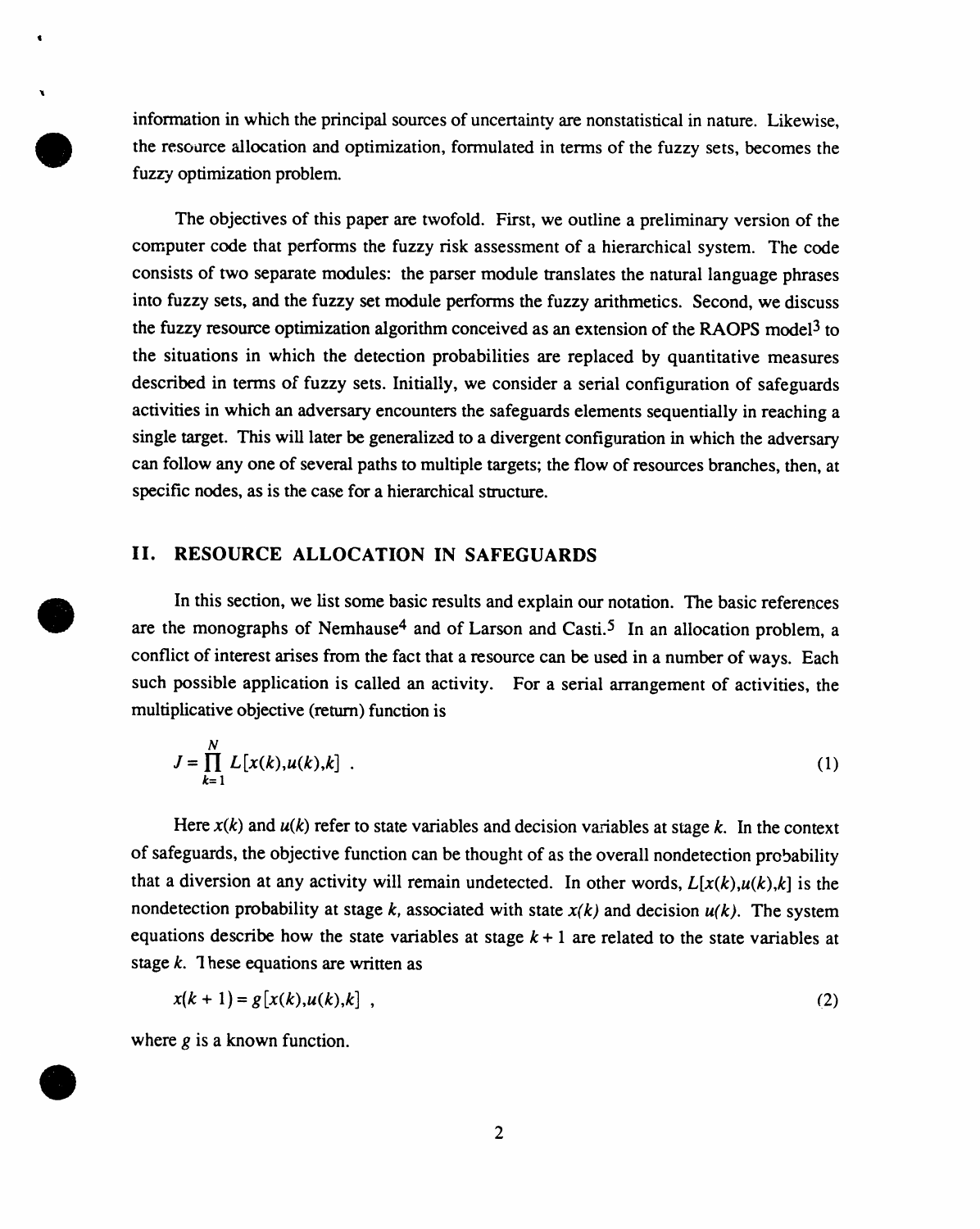For the resource allocation problem, *g* is simply a difference of *x* and *u*:

**-**

 $\mathbf{r}$ 

$$
x(k + 1) = x(k) - u(k) \tag{3}
$$

The dynamic pr**o**gramming optimization solves the iterative functional equation for the optimum return *l*(*x*,*k*)

$$
I(x,k) = \min_{u \in U} \left\{ L(x,u,k) \times I\left[ g(x,u,k), k+1 \right] \right\}
$$
 (4)

with  $k = 1, ..., N - 1$ , by minimizing the expression in the curly brackets over the set *U* of decisions. The starting condition is

$$
I(x,N) = \min_{u \in U} \{L(x,u,N)\} \tag{5}
$$

This recursion procedure, called backward recursion, solves the initial state problem in which the optimal *N*-stage return becomes a function of the input state at stage one. When state inversion is possible, as is the case in the resource allocation problem, one can also use forward recursion to solve a final state problem. In the final state problem, the optimal return is found as a function of the stage output. Finally, the initial-final state optimization consists in finding the optimal return as a function of the input to stage one and the output from stage N.

This basic dynamic programing procedure prevents the combinatorial explosion (curse of dimensionality) from occurring. The generalization to nonserial systems includes both divergent and convergent configurations.<sup>4</sup>

# **III. FUZZY** S**ETS APPROACH TO R**I**SK AND ALLO**C**A**T**ION**

Fuzzy set theory, originally developed by Zadeh, is today a subject of review articles<sup>6</sup> and textbooks.<sup>7</sup> Fuzzy set theory was developed to generalize classical set theory in such a manner as to allow the possibility of partial membership in a set. In everyday life, one can find many examples of sets for which membership is not well defined. Some examples are the set of ali tall men, the set of very large trees, or the set of ali protective mechanisms that provide security against a certain threat.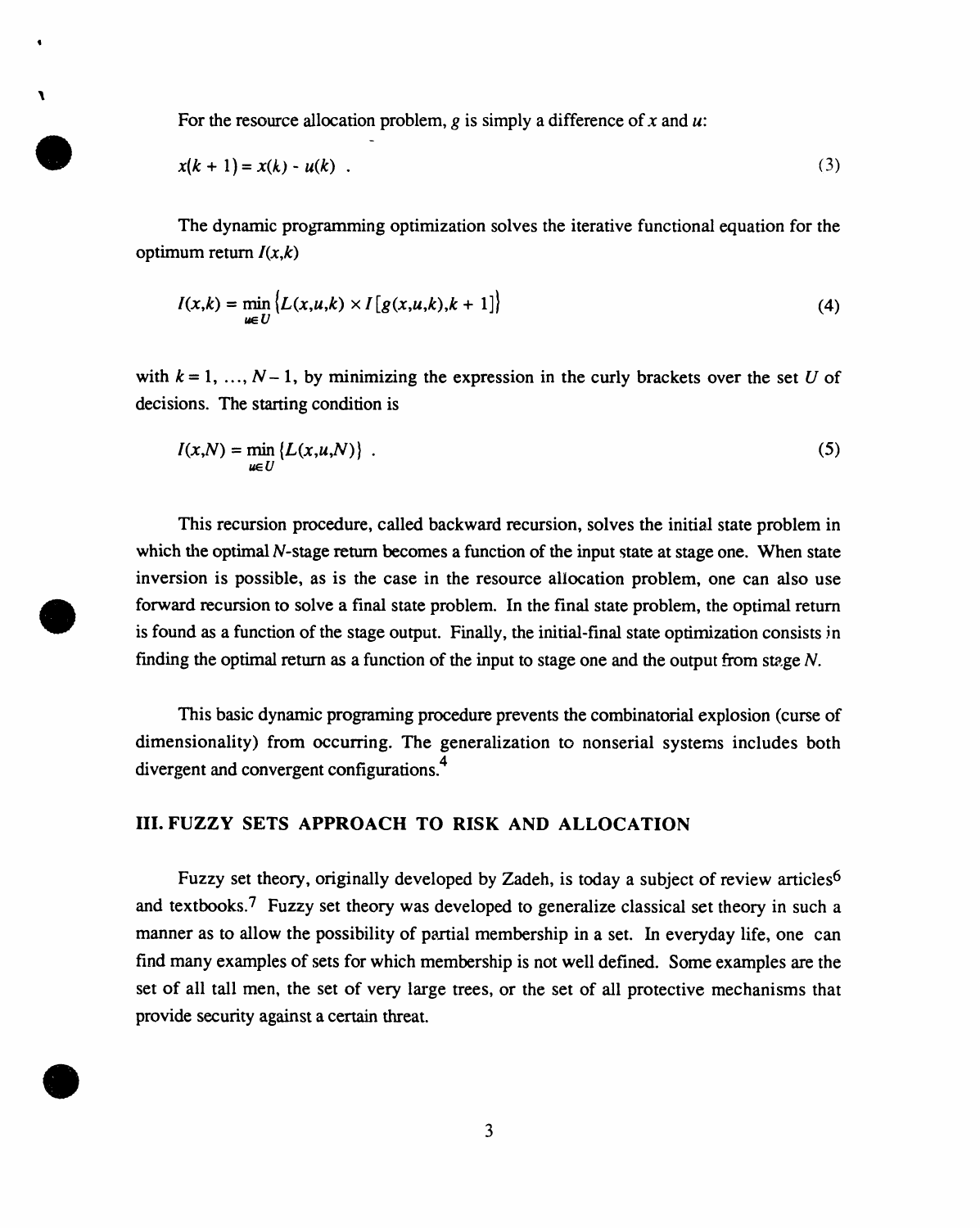We illustrate the n**o**ti**o**n of a membership functio**n** and define the **o**perations of additi**o**n and multiplication of fuzzy sets; furthermore, the concept of ordering is introduced. This will be followed by a description of application of these concepts to the risk analysis and resource allocation.

#### **A. Fuzzy Sets**

Intuitively, a fuzzy set is a class that admits the possibi**l**ity of partial membership in it. Let  $X = \{x\}$  denote a reference set (universe of discourse). Then a fuzzy set *A* in *X* is a set of ordered pairs

$$
A = \{x, \chi_A(x)\} \quad , \quad x \in X \quad , \tag{6}
$$

where  $\chi_A(x)$  is termed the grade of membership of *x* in *A*. We assume for simplicity that  $\chi_A(x)$ is a number in the interval [0,1] with grades 1 and 0 representing, respectively, full membership and full nonmembership in a fuzzy set. As an example, consider a linguistic variable *age* with values young, middle-aged, and old viewed as fuzzy sets. With the universe of discourse specified, arbitrarily, as the set of integers 1, ..., 100, the fuzzy sets young, middl**e**-aged, and **o**ld are represent**e**d graphically in Fig. 1.



**Fig. l. Membership function for fuzzy sets**: **young, middle**-**aged, and** o**ld of a linguistic variable age.**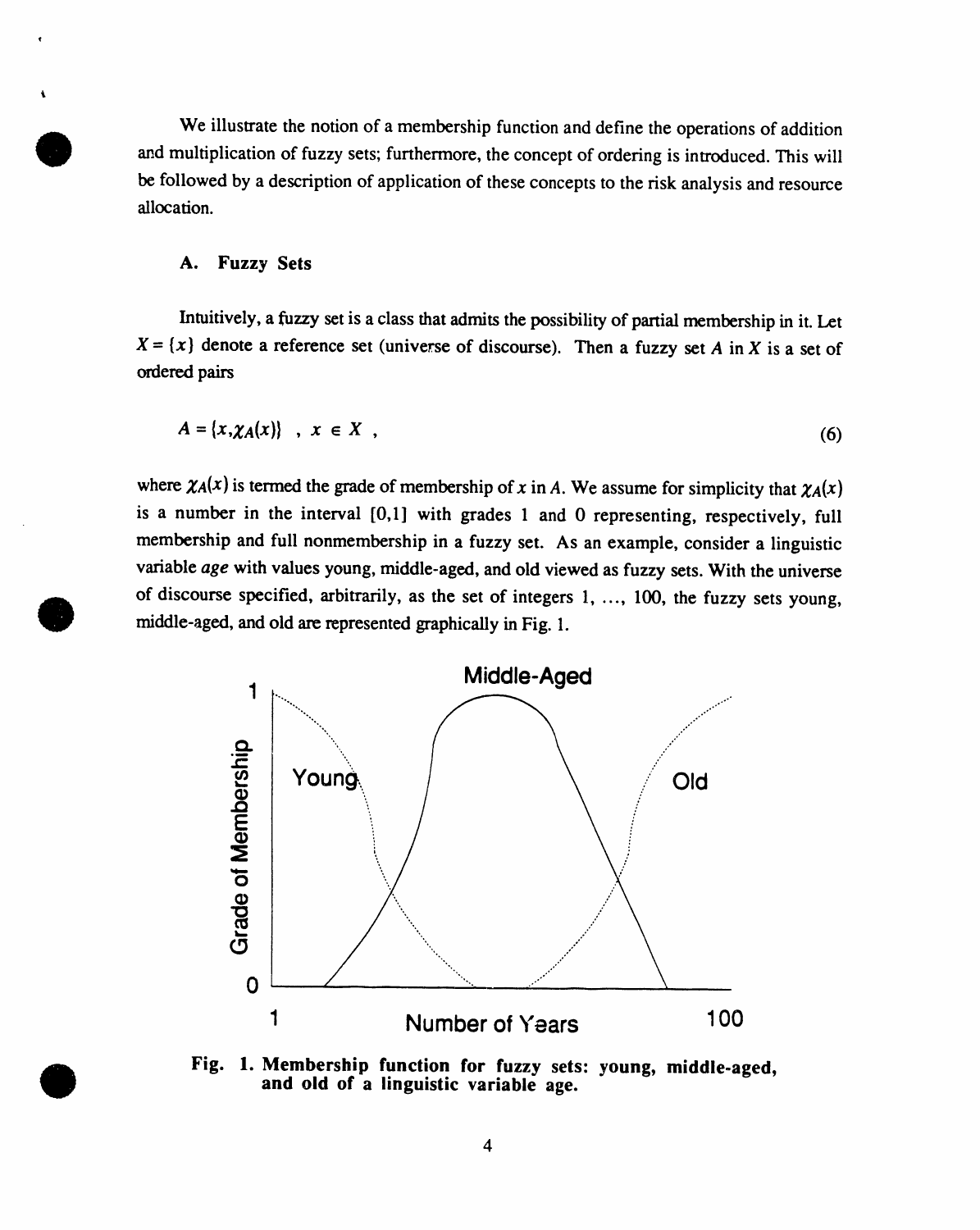A f'mite fuzzy set *A* having *n* elemen**t**s **o**n *X* is expressed as

$$
A = \sum_{j=1}^{n} \chi_A(x_j) / x_j \quad . \tag{7}
$$

With this n**o**tati**o**n, the basic **a**lgebraic **o**per**a**ti**o**ns are int**r**oduced th**r**ough the s**o**-calle**d** extension principle:

$$
A + B = \sum_{i,j}^{n} \min \left[ \chi_A(x_i), \chi_B(x_j) \right] / (x_i + x_j) , \qquad (8)
$$

$$
A \times B = \sum_{i,j}^{n} \min \left[ \chi_A(x_i), \chi_B(x_j) \right] / (x_i \times x_j) , \qquad (9)
$$

$$
A / B = \sum_{i,j}^{n} \min [\chi_A(x_i), \chi_B(x_j)] / (x_i + x_j) \quad .
$$
 (10)

If more than one p**a**ir of elements of the reference set is m**a**pped to the same element under these operations, the maximum of the membership grades, defined by Eqs. (8)-(10) is chosen.

The operation of division requires that  $x_i + x_j$  should be reduced to a set of integers. Using the terminology borrowed from object oriented programming, we have overloaded the operators +, \*, and*/*, thus extending their domain of definition to fuzzy sets.

The entities o**n** which the basic operators act constitute either the primaries or hedged primaries of a natural language of linguistic variables. The primaries are *low, medium,* and *high,* as well as the fuzzy numbers between 1 and 9. An example of a hedged primary is*fairly low* or *pretty high*. The complete syntax of the natural language we use follows closely the monograph of Schmucker.8 This syntax includes more involved constructs, such as relational phrases and composite relations.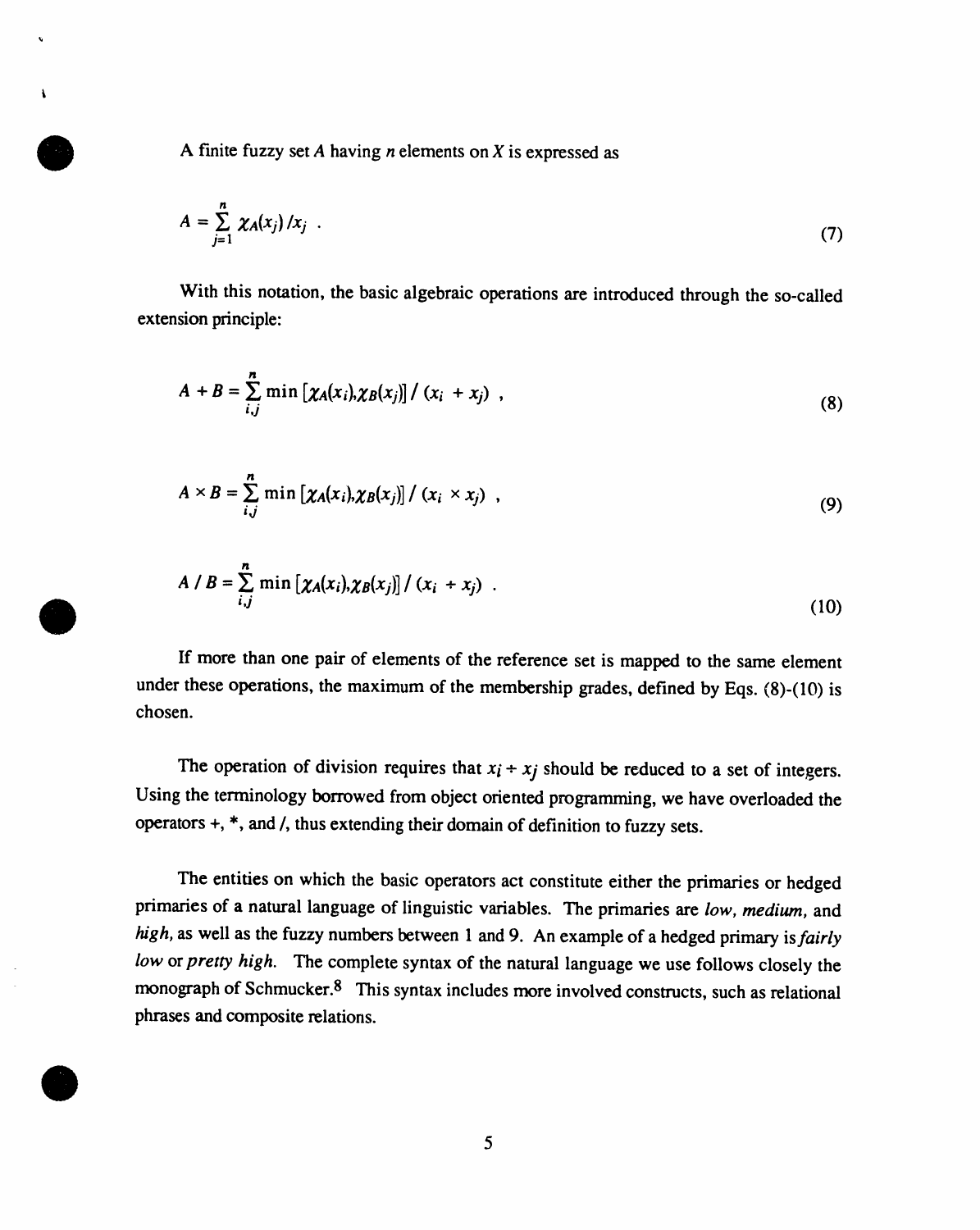To c**o**mpare two fuzzy numbers, we need a notion **o**f **o**r**d**ering. Kaufmann an**d** Gupta 9 provide a method based on the concept of removal (Fig. 2). This is the mean of the areas bounded by a reference number *k* and the two sides of a fuzzy set. If *k* is identified with the origin, all the fuzzy numbers will have positive removals, which then become a measure of distance from the origin 0. Strictly speaking, removals partition the fuzzy sets into equivalence classes that can be refined by applying other criteria. We ignore these subtleties here.



**Fig. 2. Computation of removal with respect to** *k* **of a fuzz**y **number.**

### **B. Fuzzy Risk Analysis**

k

The fuzzy risk analyzer (FRA) is based on the work of Schmucker,<sup>8</sup> in which a similar algorithm**-**-**-**primarily designed for computer security--has been described.

To conduct a risk analysis, one must identify the components of the system in which risks can be found. A natural way to do this is to decompose the system into its primary components or subsystems and then systematically decompose these into their subcomponents, until further decomposition becomes impractical or offers no significant benefit. Figure 3 illustrates a simplified decomposition of an integrated safeguards system into its component parts.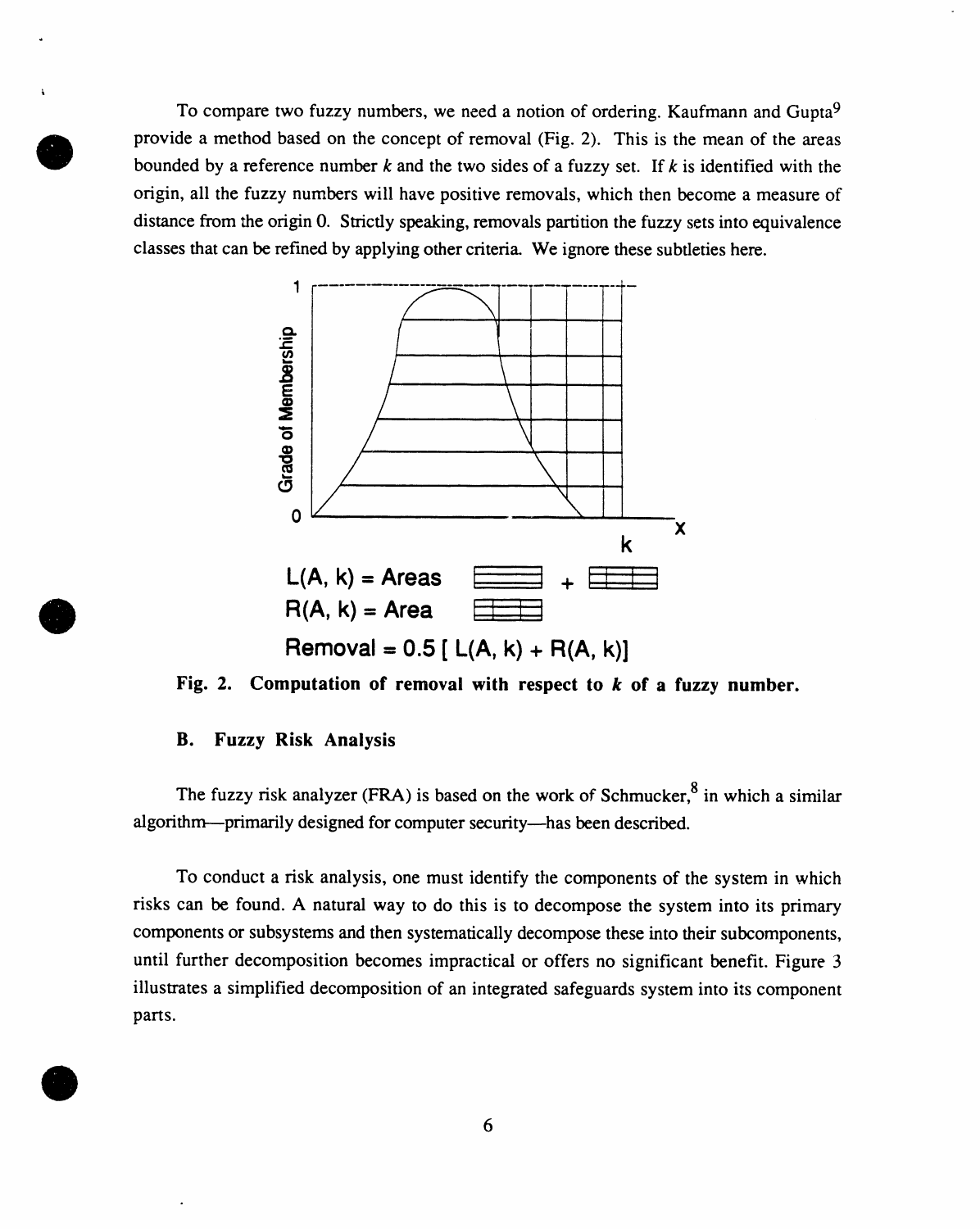

**Fig. 3. Decompositiono**f **an integrated sa**f**eguards system into subco**m**ponent**s**.**

Th**is diagram**h**as t**h**e form of a treedata structure.At any level, eac**h **node** h**as two text attributes(fields)**; **they are its Co**m**ponentID andDescription. At t**h**e lowest level, the terminal n**od**e**s **(leaves) have t**h**ree attributes associated wit**h **t**h**em. T**h**ey are Likeli**h**ood of Los**s **(Probabilityof Failure), Severity of Loss, andConfidence Factor. T**h**e at**t**ribute**C**onfidence Factoris option**al **andhas a unitdefaultv**al**ue. This** m**e**an**s t**h**at, w**h**en omitted,t**h**e Confidence Factordoes not** mod**ify th**e **riskof a termin**al**n**od**e. The fuzzy productof a**tt**ribute**s**Likeli**h**ood of Loss and Severity of** Lo**ss results in a** C**omponent Risk Indicator of the n**od**e, possi**b**ly modified** b**y the Confidence Factor. The Risk In**di**cato**r**s of t**h**e co**m**ponents of eac**h **p**ar**ent** node are then weighted by the Weight Factors to produce their corresponding parent's node **ris**k **indicator. T**h**e weig**h**t factor,t**h**erefore, addsor subtractsweig**h**t from t**h**e ri**s**k indicators as** th**ey are** m**erged into** h**ig**h**er level indicators.** Th**e nonterminaln**od**es, w**h**ic**h **rely on t**h**e**ir **c**h**ildren, do not require t**h**e Likeli**h**ood of** Loss**, Severity of Lo**ss**, and** C**onfidence Factor fields.**

**The data** s**tructure,sho**w**n in Fig. 3, f**e**atures a tree in** w**hich each n**od**e has children at most one level in depth. Inan unl**ik**ely situation,in whic**h **the dept**h **of c**h**ildren descending** from a given node exceeds one, we apply the same arithmetics as above. The children at **di**ff**erentlevel**s **areconvert**ed**into**th**e childrenat one level.**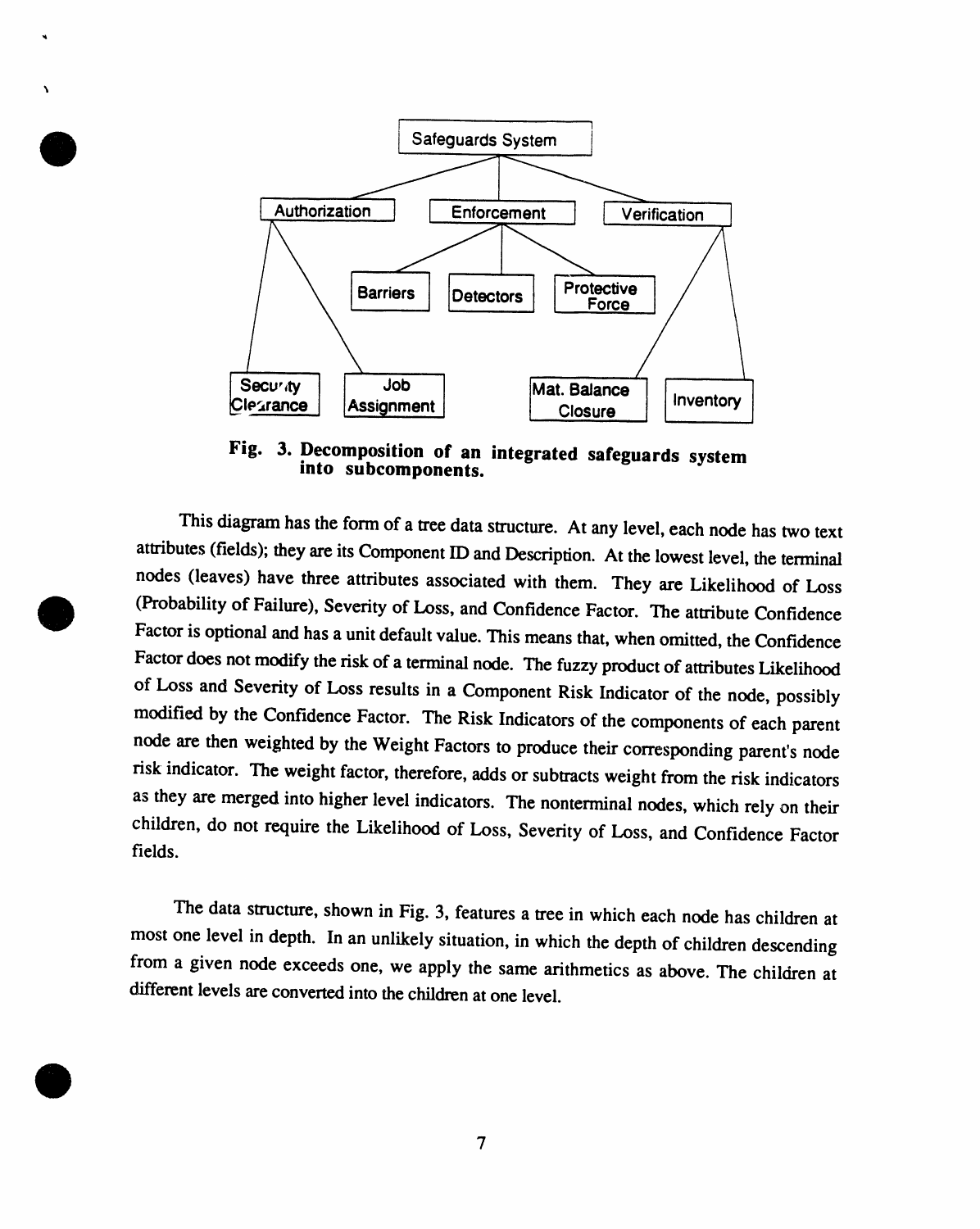#### **C. Fuzzy Resource Allocation**

 $\boldsymbol{\lambda}$ 

In c**o**ntrast t**o** Sec. 2, in which the detection pr**o**babilities are numeric **v**ariables, we now describe the probabilities of detection in linguistic terms. Of various feasible objective functions, we consider a simple modification of Eq. (1). This consists in replacing the product of nondetection probabilities by their intersection.

T**o** proceed, we **d**e**fi**ne two m**o**re **o**per**a**ti**o**ns on fuzzy set**s**: c**o**m**p**lement and intersection. The complement,  $\overline{A}$ , of a fuzzy set A, given by Eq. (7), is specified by

$$
\overline{A} = \{x, \chi_A(x)\} \quad , \quad x \in X \quad , \tag{11}
$$

which replaces the membership grade by its complement with respect to unity. This allows us to convert the linguistic detection probability into a nondetection probability. The fuzzy intersection  $A \cap B$  of  $A$  and  $B$  has the membership grade

$$
\chi_{A \cap B}(x) = \min \left[ \chi_A(x), \chi_B(x) \right] \tag{12}
$$

Equation (12) leads to a new definition of the objective function in which the product of individual objectives is replaced by their intersection. Similarly, the dynamic programming algorithm, Eq. (4), will involve the fuzzy intersection.

lt is worth noting that the operation of fuzzy intersection may lead to a fuzzy set that is not one of the sets we have started with. In this case, the best fit procedure selects the fuzzy set that constitutes a solution to the problem.

# I**V.** A**N** E**X**A**MP**L**E OF CO**M**PUTATION**

An exam**p**le of the o**p**timiz**a**tion proce**d**ure for a nonserial configuration of activities with numeric detection probabilities is contained in Ref. 3. To illustrate our considerations for linguistic data, we consider a simple serial configuration of three activities with the detection pro*b*abilities given in Table I.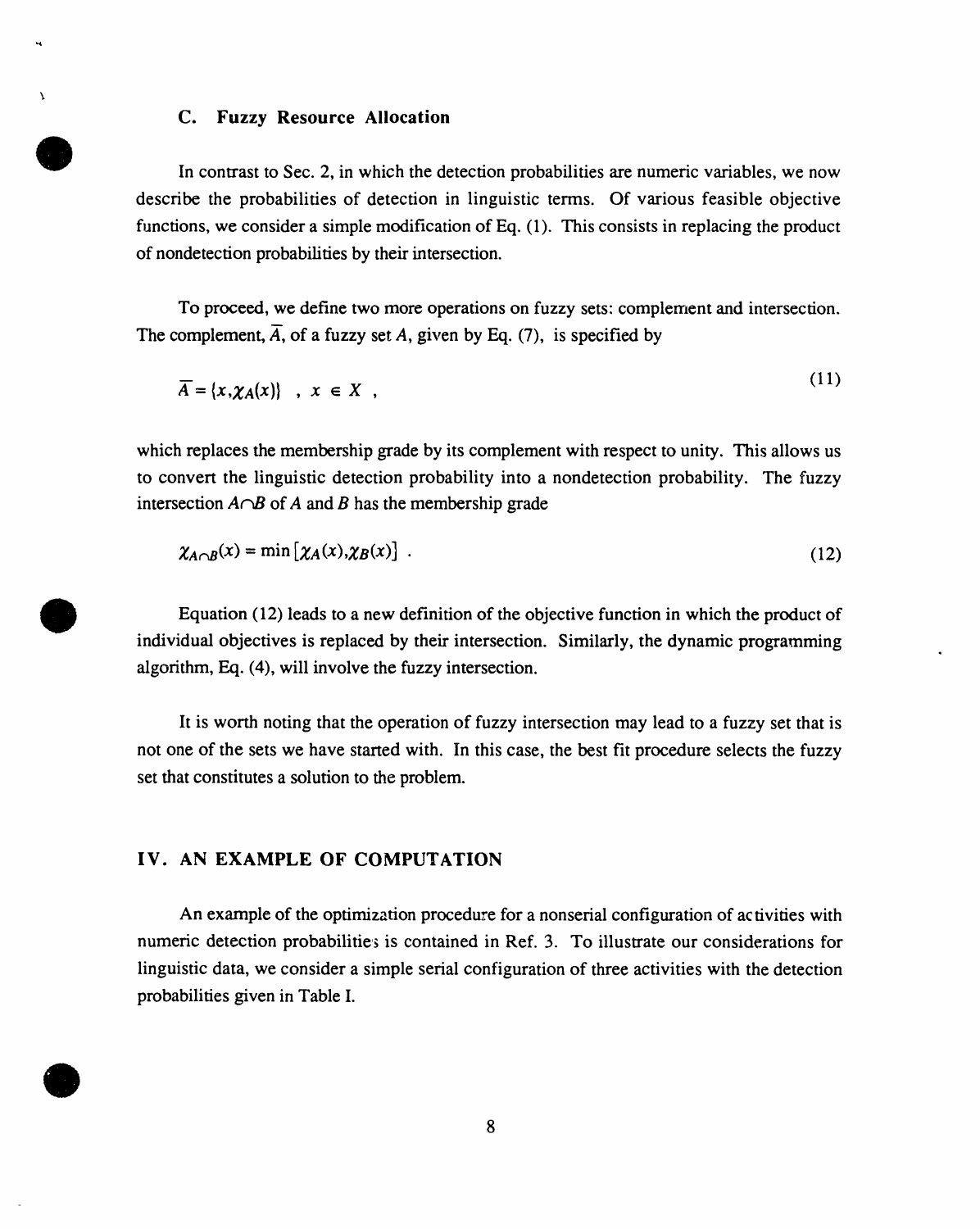| <b>TABLE I. The dection probabilities for different</b><br>activities as a function of cost |                    |               |        |
|---------------------------------------------------------------------------------------------|--------------------|---------------|--------|
|                                                                                             | <b>Option Cost</b> |               |        |
| Activity                                                                                    |                    |               |        |
|                                                                                             | very low           | low to medium |        |
| B                                                                                           | fairly low         | low to high   | medium |
|                                                                                             | lower than medium  | medium        |        |

When the amount of available funds is one unit, the overall detection probability is low, with the unit fund assigned to option 1 of activity A. By increasing the amount of funds to five units, the detection probability becomes medium to high; the first two activities receive then two units to defend the second option, the third activity receives one unit for the **fi**rst option.

The detection prob**a**bilities we have just arrived at were obtained b**y** the least-squares fit to an ensemble consisting of eight arbitra*r*ily selected fuzzy sets. By extending this ensemble, we can render the resulting detection probability to be more sensitive to the amount of available funds and to the detection probabilities of the individual options.

# **V. CONCLU**S**I**O**N**S

We have proposed a novel approach, based on the notion of fuzzy sets, to risk analysis and to the resource allocation problem. As in the inve**s**tigation of system performance, l0 the key postulate is to replace the numeric attributes by linguistic attributes. This suggests that much of the uncertainty intrinsic in the system analysis is rooted in the fuzziness of the information which is resident in the database and, more particularly, in the fuzziness of underlying probabilities.

We inte**nd** to pursue these i**d**eas to model the risk and allocation in a nuclear facility and, specifically, the insider threat, and defence in depth scenarios.

## **REFER**E**NC**E**S**

1. J.**W**. **TAP**E, **C**. **A**. **C**C**UL**T**E**R, **and J**. T. **MA**RK**IN**, "The R**ol**e **of Sys**te**m Studi**e**s in Saf**e**guards: D**e**signing In**te**gra**te**d Sys**te**ms**," *J*. *Nucl*. *Mater*. *Manage*. *XV***(4**), **79-82** (1987).

 $\tilde{\mathbf{y}}$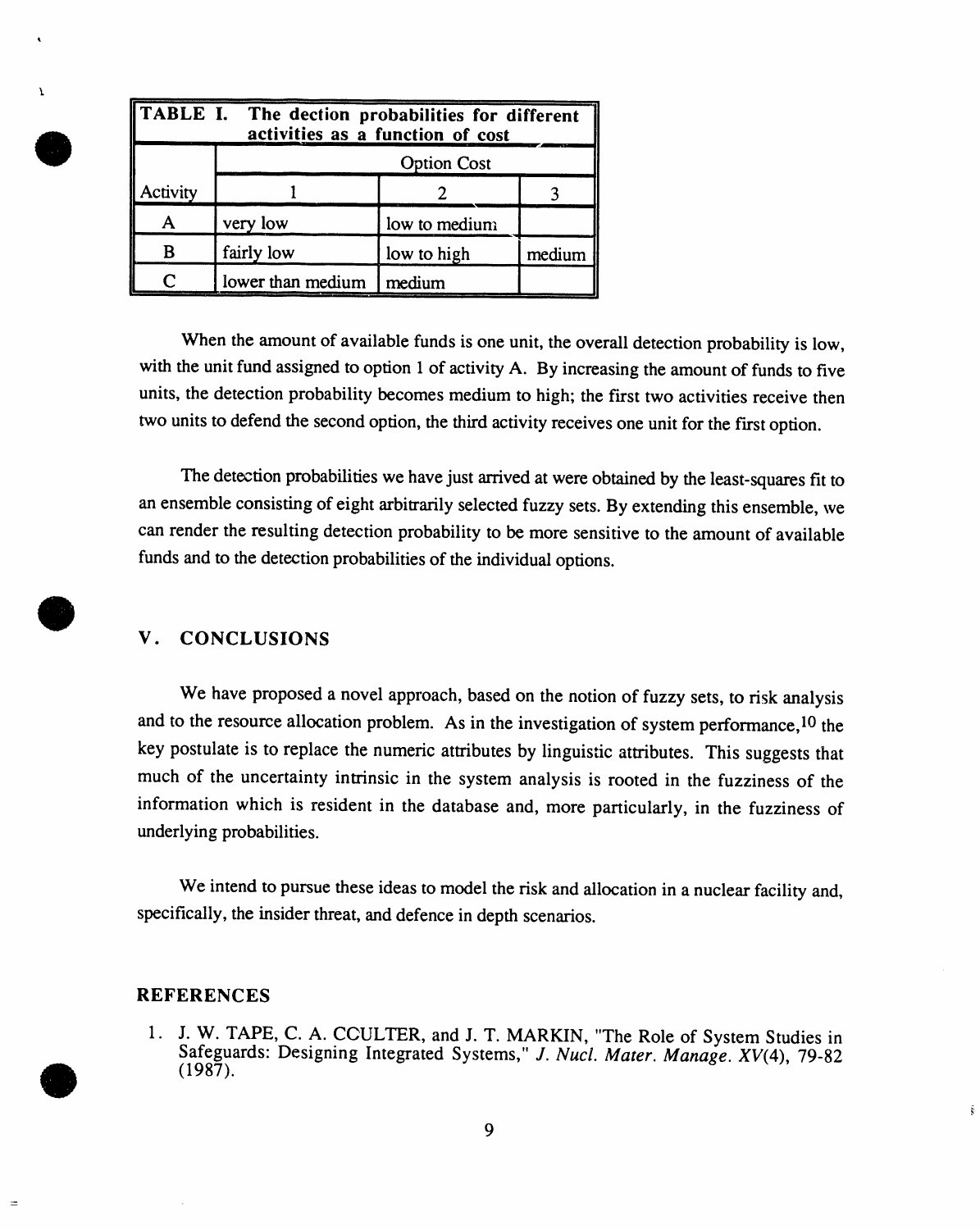2. L.A. ZADEH, Foreword to *Fuzzy Sets, Natural Language Computations, and Risk Analysis*, Computer Science Press, Rockville, Maryland (1984).

%

- 3. A. ZARDECKI and J. T. M*A*RKIN, "Defense in Depth and Resource Optimization for Safeguards," *Nucl*. *Mater*. *Manage XX* (Proceeding*s* Issue) (to be published).
- 4. G.L. NEMH*A*USER, *Introduction to Dy*na*mic Programming*, John Wiley and Sons, Inc., New York (196o).
- 5. R.E. LARSON and J. L. CASTI, *Principles of Dynamic Programming*, Parts I and II, Marcel Dekker, New York and Basel (1982).
- 6. W. S. BRUCE and A. *KA*NDEL, "The Application of Fuzzy Set Theory to a Risk Analysis Model of *C*omputer Security," in *Advances in Fuzzy Sets, Possibility Theory, and Applications*, P. P. Wang, Ed., Plenum Press, New York (1983), pp. 351-376.
- 7. G.J. KLIR and T. A. FOLGER, *Fuz*zy *Sets, Uncertain*ty*, a*nd *Information,* Prentice Hall, Englewood Cliffs (1988).
- 8. K.J. SCHMUCKER, *Fuz*zy *Sets, Natural Language Computations, and Risk A*na*lysi*s, Computer Science Press, Rockville, Maryland (1984).
- 9. A. K*A*U*F*MANN and M. M. GUPTA, *Fuz*zy *Mathe*ma*tical Models in Engineering and Management Science, North Holland, Amsterdam (1988).*
- 10. A. ZARDEC*K*I and E. A. HAKKIL*A*, "Fuzzy Methods for System Performance," in *Proc*. *13rh Annual Sy*m*posium on Safeg*ua*rds a*nd *Nuclear Material Ma*na*gement*, edited by L. Stanchi, ESARDA 1991, pp. 667-670.